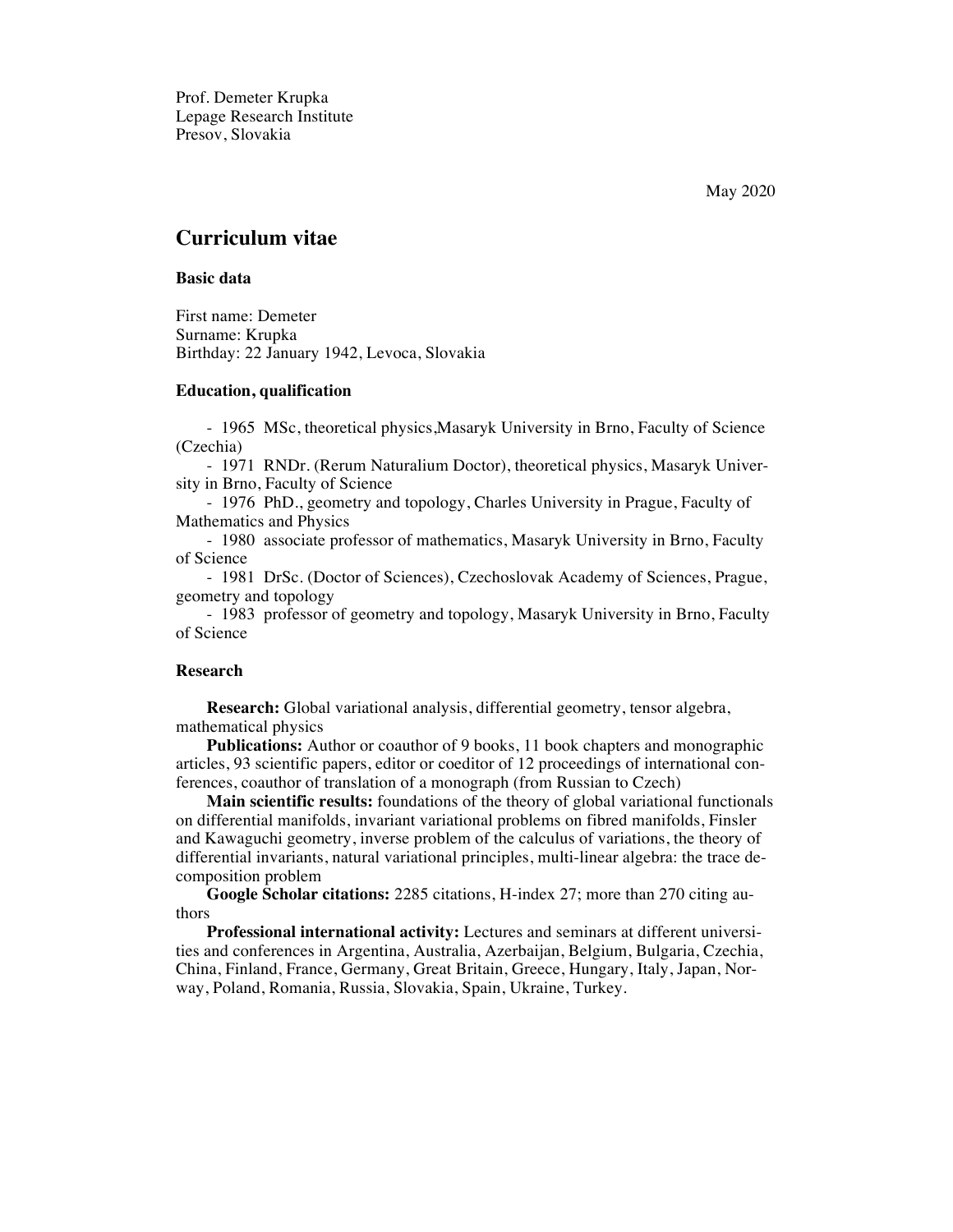### **Grants and scientific projects (selection):**

**-** research PhD grant, Warsaw University, 1994-1995,

**-** research grant "Variational properties of differential equations", Institute of Advanced Study, LaTrobe University, principal researchers Prince, Krupka, 8 months, Melbourne, Australia, 2003-2004

- international summer school, GNSAGA grant, principal researchers Vitolo, Krupka (lecture series), "Variational sequences" , University of Salento, Italy, 2 week school, 2005

- research grant, National Science Foundation of Italy, group of mathematical physics, principal investigators Francaviglia and Krupka, 2 months, 1988

- 2 institutional grants of the Czech Ministry of Education, Differential Geometry and Global Analysis, Silesian university in Opava, Czech Republic 1994-2000 (4 years, 3 years)

- research grant of National Science Foundation of China, (grant No. 10932002, 2011-2012), "Global variational theory", lecture course, research, 2010 - 2011, 8 months

- 1 month visit grants: Max Planck Institute, Germany; Salamanca University, Spain, Maguerele Institute for Atomic Physics, Romania; Torino University, Italy, Florence University, Italy; International Centre for Theoretical Physics, Trieste, Italy, Beijing Institute of Technology, China

- European grant IRSES (2011-2014) (member of the Czech group);

**-** 7 grants of the Czech Grant Agency, "Global analysis and differential geometry", principal investigator

- Czech - Slovak collaboration grants

- travel grants: Bulgaria, Romania, Italy, Spain, England, Japan, Australia, Poland, Russia etc.

### **Recent research:**

- Differential geometry: Extension of the calculus of variations to projective bundles and Grassmann fibrations, applications to Finsler geometry

- Algebra: Invariant tensors, decompositions of tensor spaces

- Variational geometry of functionals on fibred manifolds, applications in general relativity and field theory

- New variational methods in geometric control theory

## **Teaching**

- algebra (linear and multi-linear algebra, group theory), classical analysis (differentiation and integration, differential equations), differential geometry (manifolds, Lie groups, fibered spaces, differential invariants, Riemannian geometry, connections), global analysis (differentiation and integration on manifolds), the calculus of variations (classical theory, the calculus of variations on manifolds), mathematical physics (general relativity, partial differential equations, mathematical foundations of quantum mechanics), general topology

- supervising of MSc theses in algebra, differential geometry, topology, mathematical physics, history of mathematics and physics

- lecture courses *The calculus of variations*, Beijing Institute of Technology, China, 2011; Bahia Blanca University, Argentina, 2013